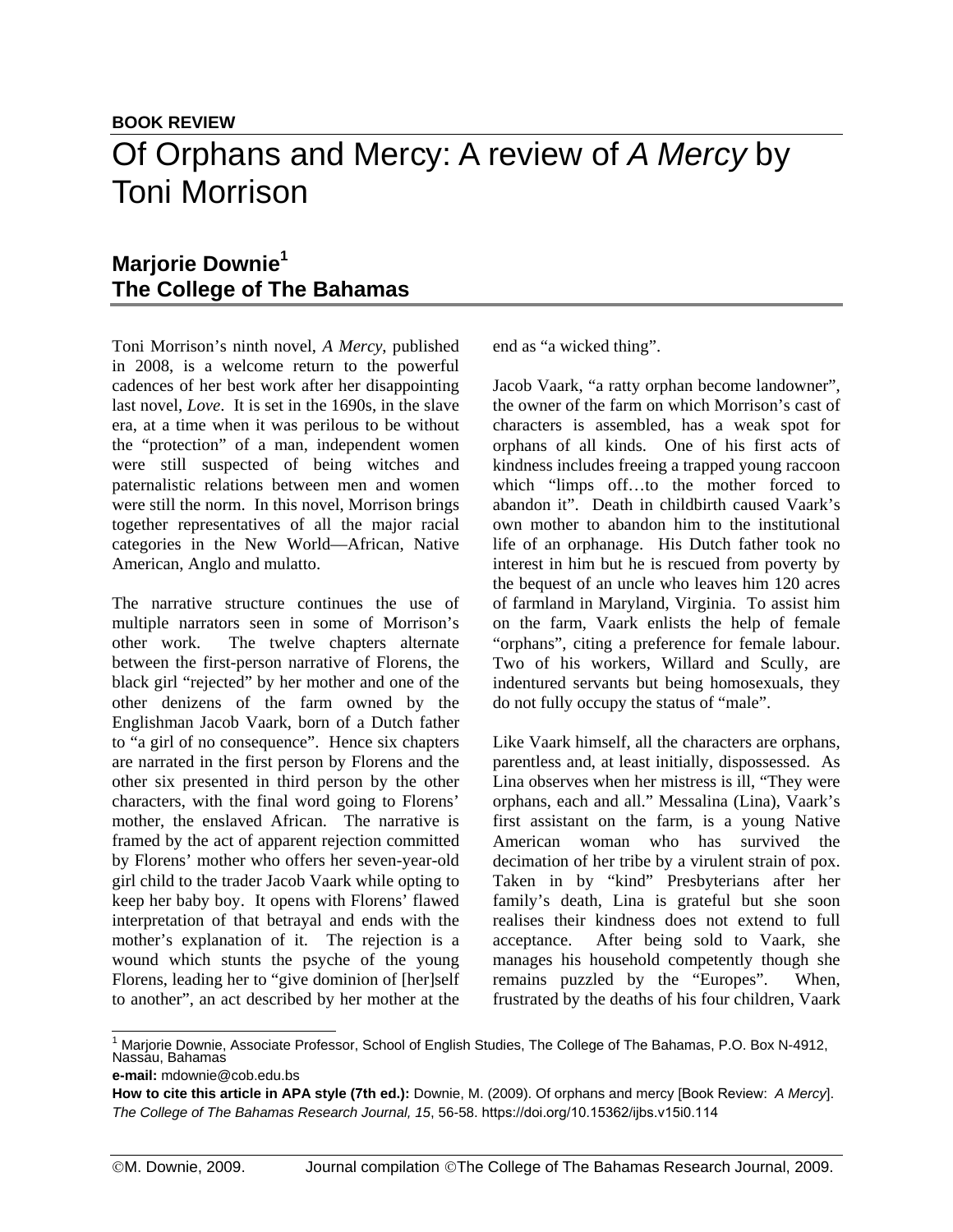builds a large house, a "profane monument to himself" then falls ill, she is not surprised: "killing" trees in that number without asking their permission, of course his efforts would stir up malfortune". Though Lina's memories of her native culture are limited, she retains a reverence for nature, especially trees and is a natural healer. In the face of rejection by the European community, she turns to nature: "She cawed with birds, chatted with plants, spoke to squirrels, sang to the cow and opened her mouth to rain." She has a special respect for fire, remembering the "cleansing" and "scandalous…beauty" of the fire that purged the diseased bodies of her dead clan members.

Native Americans see the "Europes" as orphans. After his initial assessment of them as essentially harmless, the native sachem (king) sums them up as having been "cut loose from the earth's soul", orphans who "like all orphans…were insatiable. It was their destiny to chew up the world and spit out a horribleness that would destroy all primary peoples." Yet this assessment is too pat and allinclusive for Lina who realizes that individual "Europes" like Vaark cannot be so easily dismissed.

Rebekka, the wife Vaark gets from an advertisement, may also be seen as an orphan. Once she arrives in her new home, she never sees her family again and is totally at the mercy of her husband. Vaark is well pleased as she "saw to his needs, made the tenderest dumplings" and was "cheerful as a bluebird", at least until she had buried four children, one after the other. Love grows between them causing them to retreat from the community, believing in their pride that "they needed only themselves". From Lina's perspective, "Sir and mistress believed they could have honest free-thinking lives" but she saw that "their drift away from others produced a selfish privacy and they had lost the refuge and the consolation of a clan." As owners of other human lives, their withdrawal from communal life threatens not only themselves but all those dependent on them. Ironically, when Rebekka recovers from the illness that kills Jacob, she retreats into the life of the church but with a meaner, more selfish spirit which causes her to inflict hurt on those who, in the absence of a bloodline, could have been recast as her family.

Sorrow, the "mongrelized" girl rescued by a family of sawyers from the riverbank, and then acquired by Vaark, is reminiscent of Pecola, the schizophrenic protagonist of *The Bluest Eye*. She too has created an alter ego, Twin, to assuage the loneliness of rejection by all the other humans with whom she comes in contact. Sorrow "dragged misery like a tail" getting attention only from men for whom she is "always an easy harvest." None of them love her; when she comes across Florens and her lover, Sorrow is amazed that a man would kiss a woman after having sex with her. She herself has never experienced such tenderness though her sexual experience is extensive.

Florens, Vaark's final acquisition, is orphaned in the sense of having been rejected by her mother, as she thinks. Though Lina loves the girl as her own, Florens never gets over this early rejection. She finds love with the blacksmith, the free black man who assists in building Vaark's mansion but this love is seen, not as ennobling, but as debilitating. Florens is "crippled with worship of him." Her love for the blacksmith is seen as purely physical, "a bleating desire beyond sense, without conscience. The young body speaking in its only language its sole reason for life on earth." In attempting to warn the girl she loves as a daughter, Lina tells her, "You are one leaf on his tree" but Florens is sure of her position. She retorts, "No. I am his tree." Lina, as it turns out, is right. Florens suffers a second rejection in favour of a boy child, another orphan whom the blacksmith chooses over her. Her response is violent; this second rejection hardens her so that from the girl with sensitive feet who always insisted on wearing shoes, no matter how poorly they fit, she becomes a tough woman whose soles are "as hard as cypress." In an act of defiance and possibly madness, she inscribes her story on the floor and walls of a room in Sir's vacant mansion, an area off-limits to the dispossessed. She tries to reach her mother through this act of communication as her mother tries to reach her in dreams. Sadly, both acts of attempted communication fail.